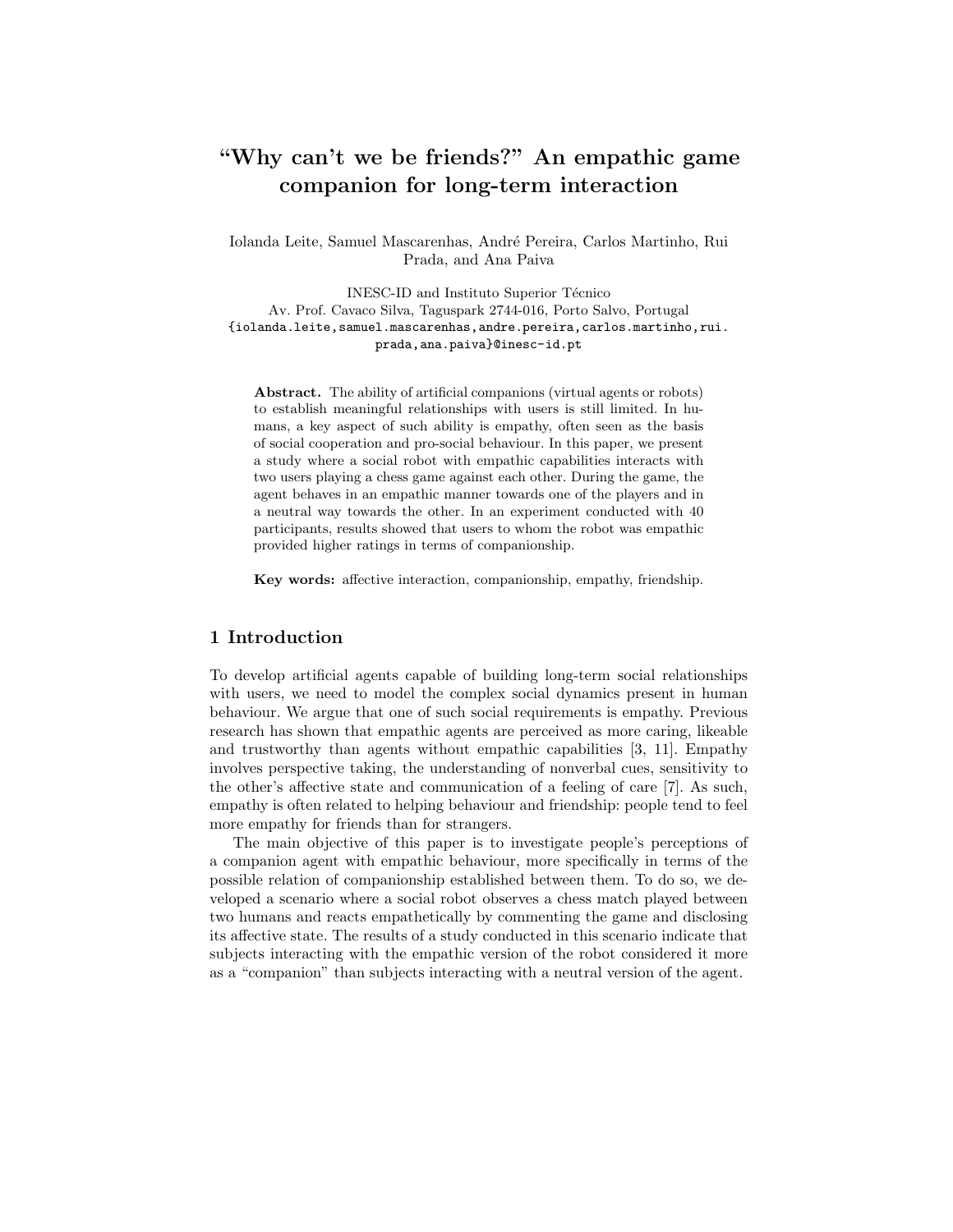## 2 Related Work

The idea of using empathy as a way to establish and maintain social relations between users and agents was first addressed by Bickmore and Picard [2]. They developed Laura, a relational virtual agent that plays the role of an exercise advisor. Among other relational strategies, Laura uses empathic dialogue. After four weeks of daily interaction with the agent, the relational behaviours increased user's perceptions of the quality of the working alliance on measures such as liking, trust and respect.

Some researchers have also been studying the effect of empathic agents in game scenarios. Brave et al. [3] concluded that empathic agents in a blackjack game were perceived as more caring, likeable and trustworthy than agents without empathic capabilities, and that people feel more supported in the presence of such agents. More recently, other researchers extended these results [10], arguing that empathic agents can improve user's attention and willingness to interact with a system. Moreover, human-like agents without empathic capabilities can lead to a negative user experience due to the expectations that users may create while interacting with such agents.

In the field of social robotics, significant research has been pursued in one particular aspect of empathy - emotional contagion - where the user's affective state is mimicked [12]. One of the plausible reasons for this is that only recently the first working prototypes of automatic affect recognition using speech and vision started to appear [8], while in the field of virtual agents these problems have been surpassed, for example, by predicting the user's affective state using task related features or predefined dialogues [5].

## 3 Modelling an Empathic Game Companion

Although no precise definition of the internal processes of empathy exists so far, most researchers agree that empathy can be divided in two stages: (1) inferring the state of others and (2) responding emotionally to those states. These stages are also the basis of our empathy model, implemented in the Philip's iCat robot. The robot acts as an empathic game companion during a chess match played on an electronic chessboard between two human players (see Fig. 1) and treats the two players differently: empathises with one of them - the companion, and behaves in a neutral way towards the other player - the opponent. This scenario is a follow-up work from the scenario described in [9], where the iCat plays chess against a human opponent.

## 3.1 Inferring the user's affective state

The iCat uses role-taking to perceive the companion's affective state. This means that when a new move is played on the chessboard by one of the players, the iCat evaluates the new board position using a chess heuristic function in the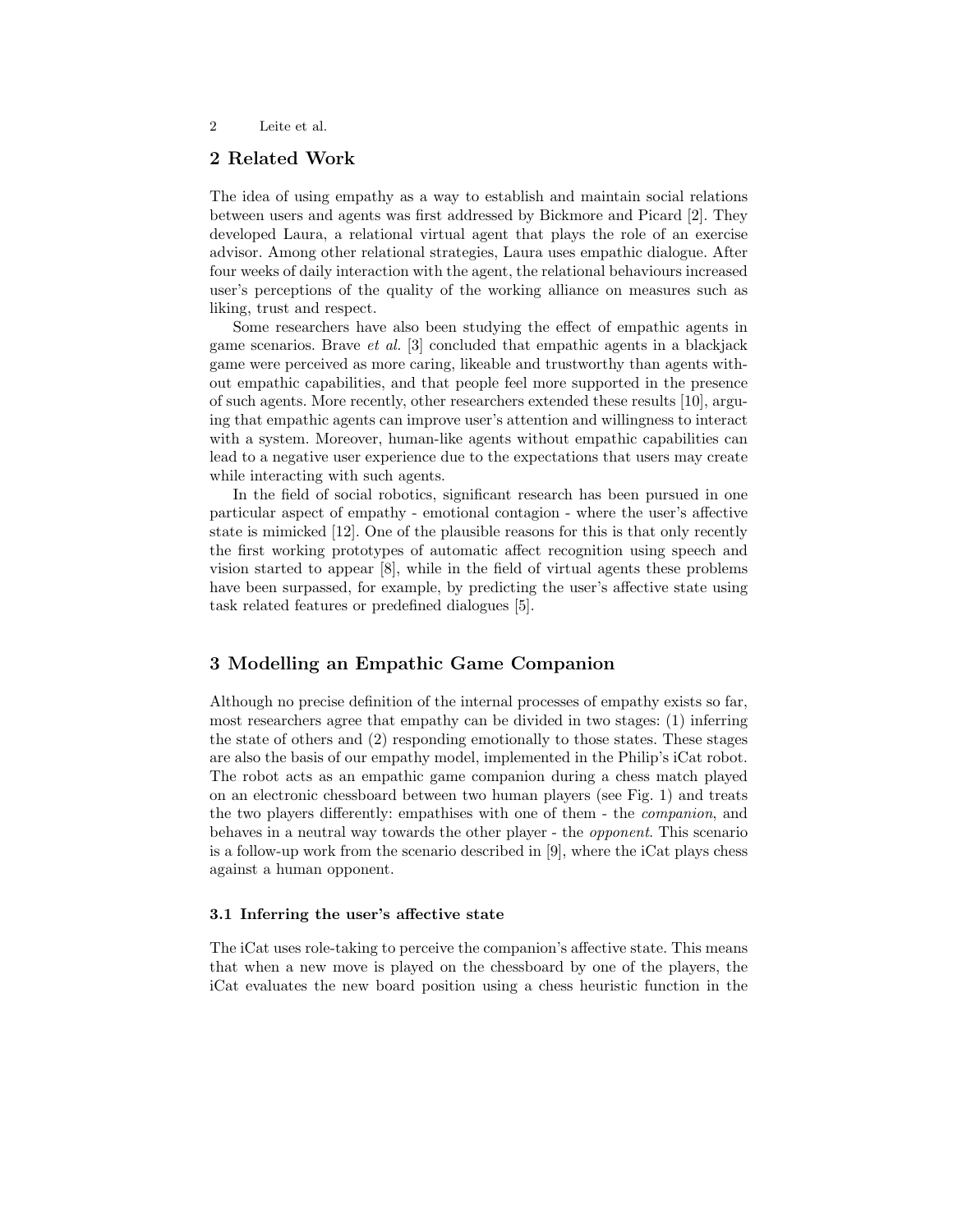perspective of its companion. This function returns positive scores if the companion is in advantage (higher values indicate more advantage), and negative scores if the companion is in disadvantage. The evaluation is then used by the iCat's own emotional system, based on the emotivector anticipatory mechanism, which associates one of nine possible affective states to the move played on the chessboard. For more details on the emotivector system and its implementation in the iCat please consult [9].

An important motivation for using this form of emotion recognition comes from a previous study [4], where it was showed that, in the particular context of a chess game, the game state is relevant to discriminate the valence (positive or negative) of the user's affective state. We are aware that the agent may have a different perspective of the game from the user which may lead to wrong interpretations. Yet, the same can also happen with humans.

## 3.2 Behaving in an empathic manner

To define how the agent would act in an empathic manner towards its companion and in a neutral way towards the opponent, the agent's behaviour was based in characteristics of empathic teachers described in [6], such as body-language, voice, attitudes, facial characteristics or verbal responses. Given the limitations of the scenario, only differences in the facial characteristics and verbal responses were modelled.

Facial Characteristics One important behaviour of empathic teachers is that they constantly reflect the student's emotions in their facial expressions. Similarly, our empathic agent always expresses its affective state using a proper facial expression that reflects the companion's situation in the game. As an example, if the opponent plays a good move and captures one of the companion's pieces, the iCat expresses a sad expression as a result of its empathy towards the companion who has lost advantage.

Aside from constantly expressing their emotional states, another facial characteristic of empathic teachers is that they tend to use lots of eye-contact. This characteristic was also modelled in our agent: while players are thinking on their next moves, the iCat looks two times more to the companion than it does to the opponent.

Verbal Responses After exhibiting a facial expression, the iCat makes a comment on the move just played. The comments not only depend on the iCat's empathic state, but also if the user who just played is the iCat's companion or the opponent. Inspired on the characteristics of empathic teachers, two sets of utterances for each affective state of the iCat were defined: "empathic" utterances, to be used when the iCat is commenting the companion's moves, and "neutral" utterances, to be used when the robot is commenting on the opponent's moves. While neutral utterances merely indicate the quality of the move in a very direct way (e.g., "bad move", "well done", ...), empathic utterances often contain references to possible companion's emotions (e.g., "don't be sad, you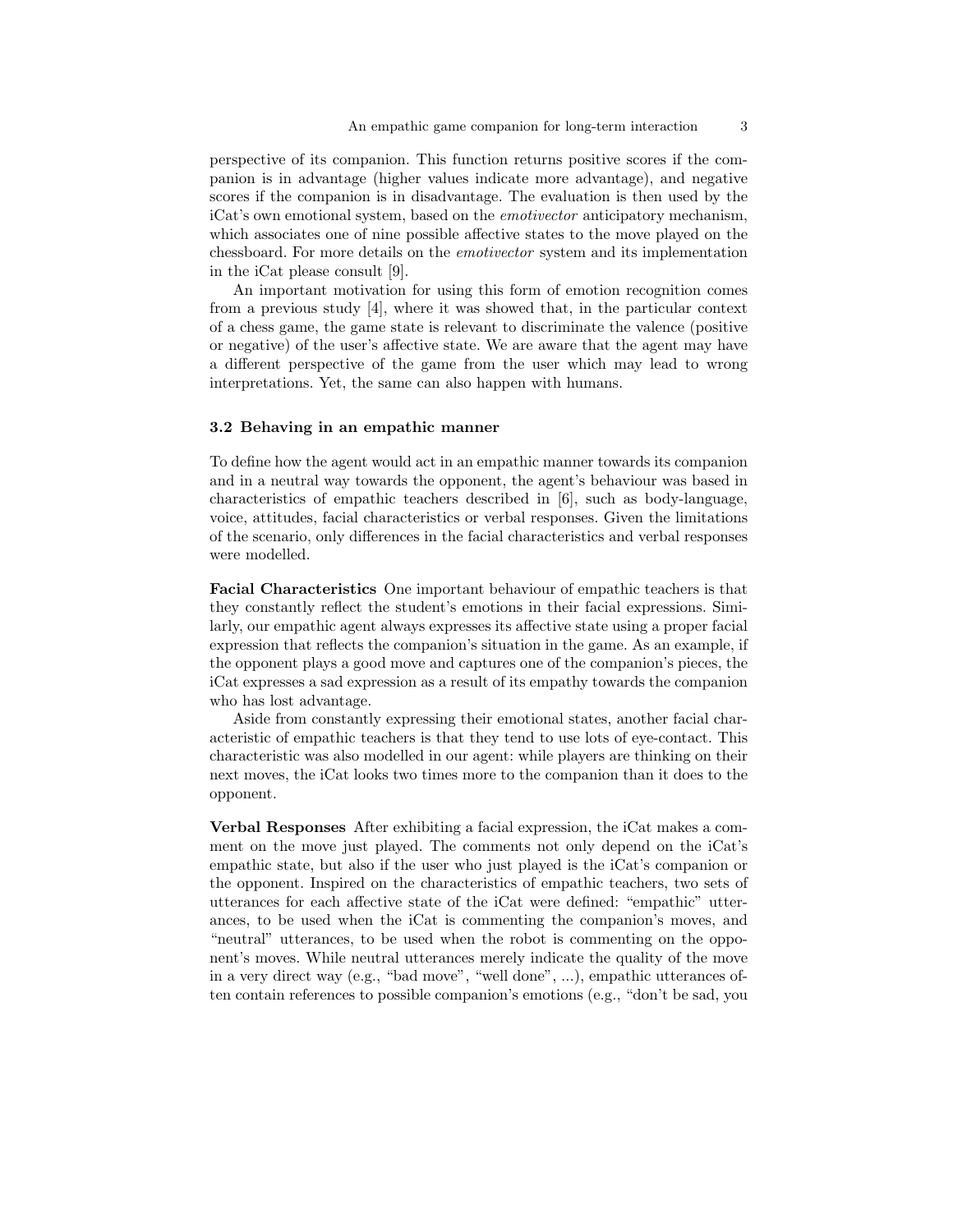4 Leite et al.

didn't had better options"), and try to encourage and motivate the companion (e.g., "you're doing great, carry on!").

Furthermore, the iCat also congratulates the companion when she/he captures a piece and also encourages the companion in critical moments of the game, whether he/she is gaining a large advantage or disadvantage (for example, when the chances of winning become evident).

## 4 Experiment

The hypothesis of this experiment is that subjects to whom the iCat behaved in an empathic manner perceive the robot more as a "friend" than subjects to whom the iCat behaved in a neutral way.



Fig. 1. Users interacting with the iCat.

#### 4.1 Procedure

Forty subjects, 36 male and 4 female, with ages ranging from 18 and 28 years old, took part in the experiment. All of them were undergraduate or graduated students and were recruited via email. The selected participants obeyed two requirements: they knew the basic rules of chess and had never interacted with the iCat before.

During the experiment, participants sat in front of each other in a table that held both the electronic chessboard and the iCat as depicted in Fig. 1. They were instructed to play an entire chess game against each other, and while doing so to pay attention to the iCat's behaviour, as they were going to be questioned about it at the end of the game. On average, each game took one hour.

At the end of the game, participants were guided to another room where they filled a questionnaire. After filling the questionnaire, they were rewarded with a movie ticket and the experiment was over.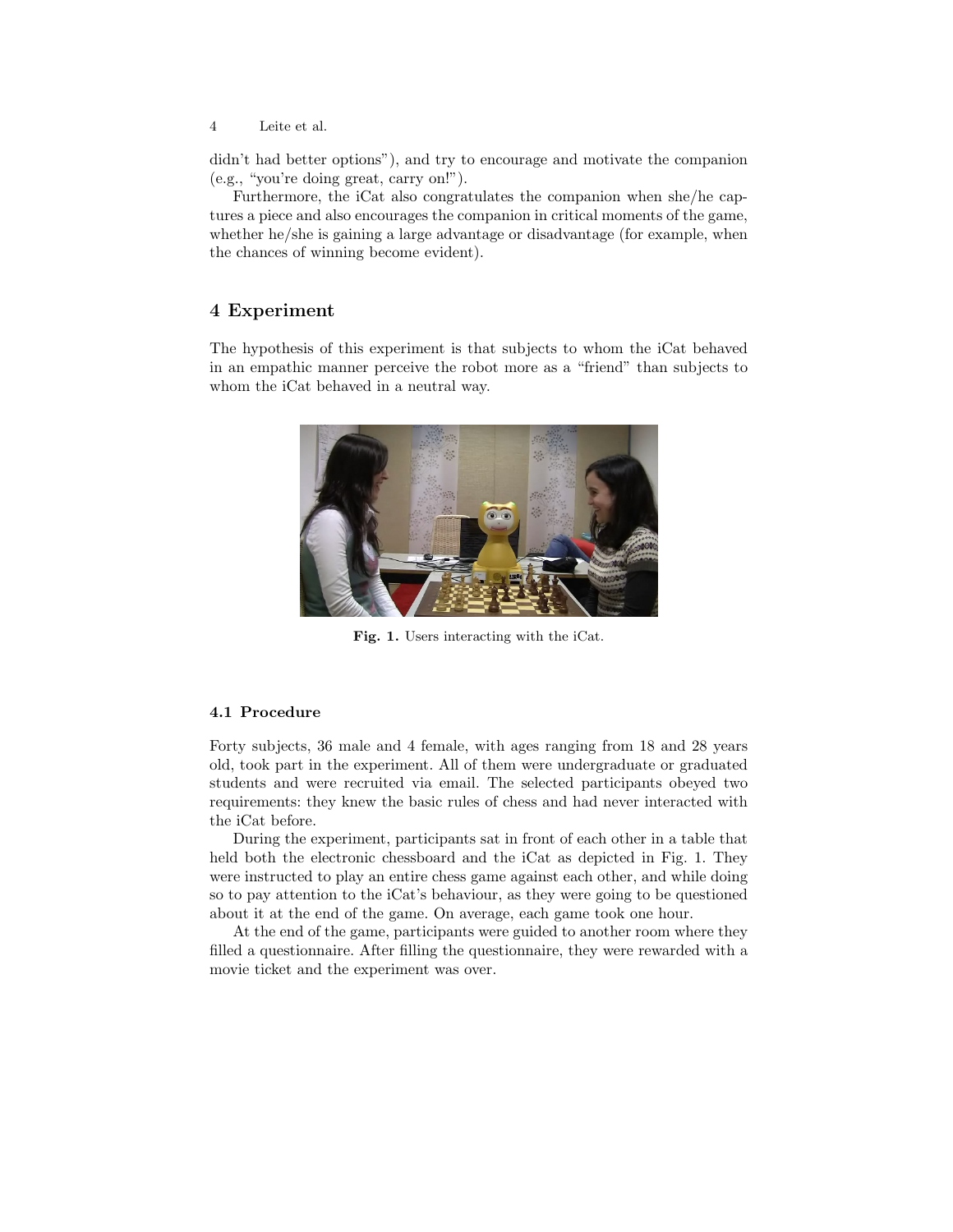#### 4.2 Manipulation

There were two different conditions regarding the iCat's behaviour, empathic and neutral, according to the behaviours described in the previous section. The iCat behaved in an empathic way towards subjects playing with the black pieces, and in a neutral way towards subjects playing with the white pieces, which means that we have 20 subjects in each condition. There was no criteria for assigning the participants to the different conditions. At the beginning of the game, participants could chose the side of the board where they prefer to sit down and they were not aware that the iCat's behaviour was going to be different.

#### 4.3 Measures

To evaluate the different attitudes of the subjects towards the iCat, we employed McGill Friendship Questionnaire (MFQ) [1], which measures the degree to which a friend fulfils the following six functions: (1) stimulating companionship - doing enjoyable or exciting things together; (2) help - providing guidance and other forms of aid; (3) intimacy - being sensitive to the other's needs and states and being open to honest expressions of thoughts, feelings and personal information; (4) reliable alliance - remaining available and loyal; (5) self-validation - reassuring, encouraging, and otherwise helping the other maintain a positive self- image; (6) emotional security - providing comfort and confidence in novel or threatening situations. The questionnaire contains a set of assertions for each one of the six functions, and participants express their agreement or disagreement about each assertion using a five-point Likert scale.

A version of the MFQ questionnaire validated to Portuguese was used [13]. Given that some of the assertions of MFQ were not applicable to the interaction experience that users had with the iCat, we replaced those by assertions obtained in an online survey. Sixteen subjects participated in this survey, and there was no overlap between these subjects and the ones who participated in the experiment. In this paper, the results of the Stimulating Companionship function of this questionnaire will be presented and discussed.

#### 4.4 Results and Discussion

As we used a modified version of MFQ, we first performed a Cronbach alpha test to evaluate the internal consistency of the Stimulating Companionship function (reliable,  $\alpha = .79$ ). Outliers in our data were removed according to the following criteria: 1.5\*stdev. Four outliers were identified in the empathic condition and five in the neutral condition.

After eliminating the outliers, we ran Mann-Whitney U test to compare the overall result of the Stimulating Companionship function. The overall result was calculated by the sum of the ratings for the corresponding assertions in the questionnaire. Subjects in the empathic condition significantly gave higher ratings in this function than subjects in the neutral condition ( $U = 72.5$ ,  $p < 0.05$ ,  $z =$ -1.893). Figure 2 contains the mean values of each one of the assertions of the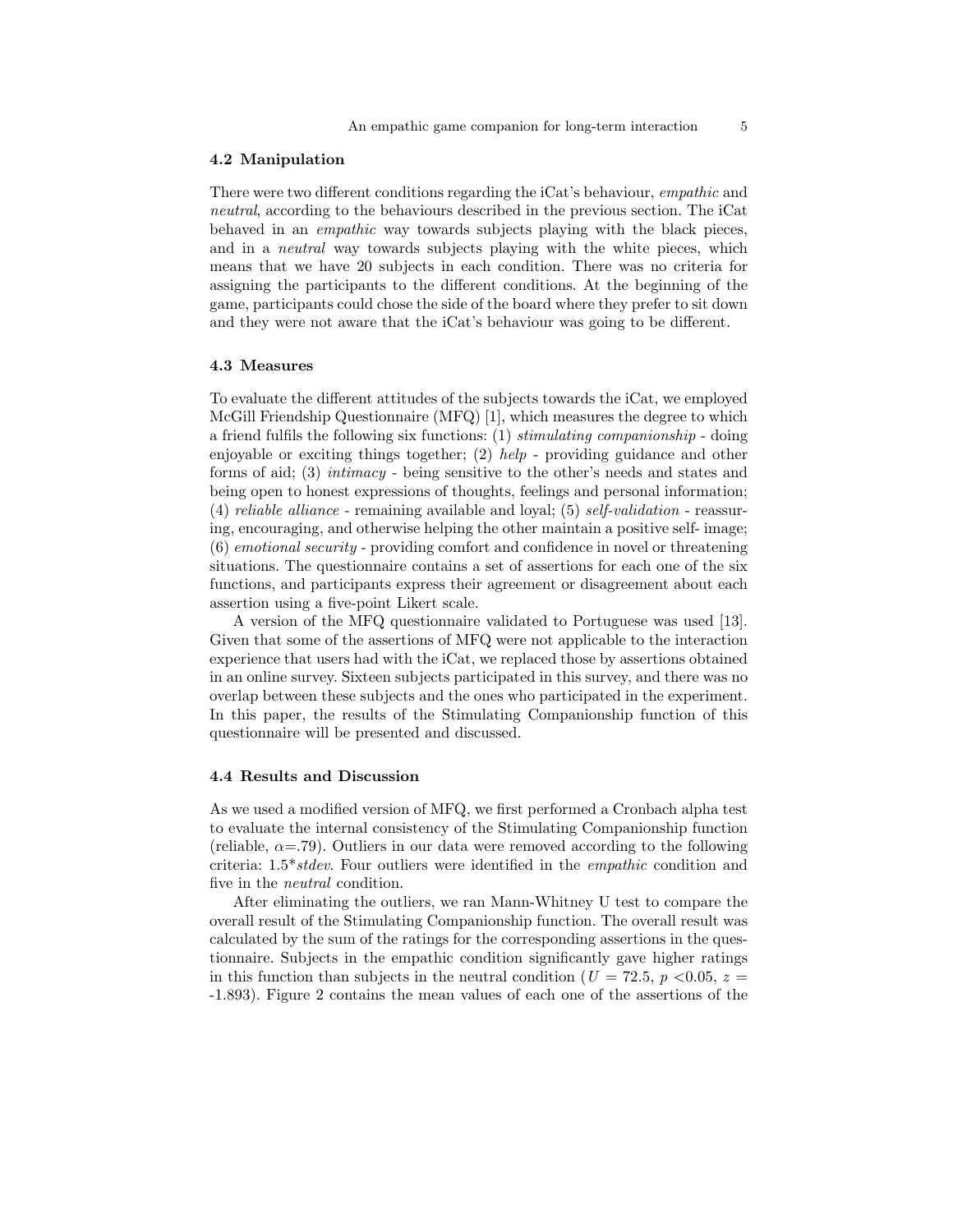### 6 Leite et al.

questionnaire that belong to this function. The chart shows that participants in the empathic condition rated each assertion higher than subjects in the neutral condition. However, this was only significant for the third question, "iCat behaved as my companion during the game" ( $U = 69$ ,  $p < 0.05$ ,  $z = -2.239$ ). Given that this function is about spending time doing things together, these results suggest that subjects prefer to interact with empathic agents. As they consider the interaction more enjoyable, they may eventually spend more time interacting with the agents, which is important if we aim to build artificial companions capable of engaging users in the long term.



Fig. 2. Mean values for each assertion of the Stimulating Companionship function: (1) I had fun playing with iCat by my side; (2) I enjoyed talking to iCat; (3) iCat behaved as my companion during the game; (4) iCat made me laugh; (5) It was nice being with iCat.

## 5 Conclusions

This paper explored users' perceived companionship towards a social robot that displays empathic behaviours. We argued that if an agent behaves in an empathic manner, users could more easily establish a relationship with it. An experiment involving forty subjects was conducted to evaluate this hypothesis. Participants interacting with the empathic version of the robot gave significant higher ratings in terms of stimulating companionship. In the future, we intend to analyse the results of the other functions of the friendship questionnaire, in the attempt to understand which functions are more determinant for the robot to establish a friendship relationship with the user.